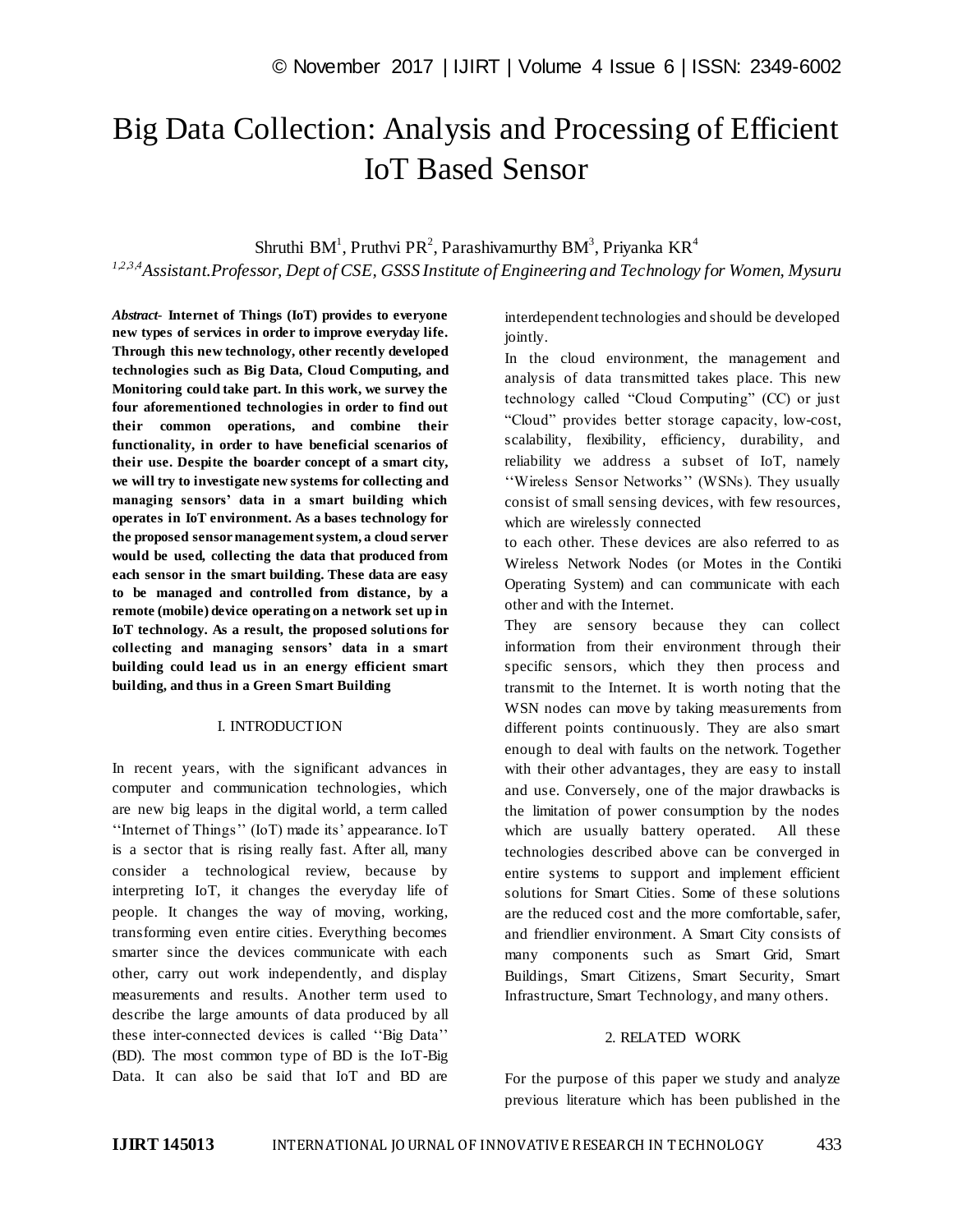field of Sensor Data Collection & Management in Smart Buildings. The following paragraphs present the papers which contributed significantly in our study.

Previously they have proposed a framework for IoT environments that is based on localized data processing and decision making. Efficient management is provided by this framework for the local sensor network. The proposed master unit makes a collection of data from the network of the installed sensors which were located in various places within and around the house and intelligently identifies the dependencies among them. Furthermore, with the aim to extract knowledge locally, the sensors are turned in real time in order to minimize the redundancy in usage and power consumption.

Also there is an assessment of the opportunities along with the criticism for a fully IoT enabled and controllable intelligent building against the wellestablished and legacy automation systems in a fair and transparent approach.

In order to take measurements about the temperature, the humidity, and the light in a building, the authors inpresent an IoT-based sensing and monitoring platform which is wirelessly connected. Also, in there is a development of an Android application through which data is transferred from Laboratory Virtual Instrument Engineering Workbench (LabVIEW), which is a platform and a development environment, to a smart mobile device through which data are monitored remotely.

The authors present the design and implementation details of an Artificial Intelligent based smart building automation controller (AIBSBAC). This design has the capability to perform intelligently adaptive to user-preferences, which are focused on improved user comfort, safety and enhanced energy performance.

We can observe that most of the relative work papers are involving and trying to improve issues related to Quality of Services (QoS). In addition to this, most of the previous works deal with the Efficiency and propose both Indoor and Outdoor Surveillance Environment. Moreover, from the other hand, only one paper deals with the Security issue, and two of them deal with the Transmission Speed issue

Concerning the related work and the comparative analysis, we designed and simulated a topologyarchitecture system for a smart building, in order to offer energy efficient solution by using the collected and managed sensors" data. Based on Fig. 1, we implemented a system that includes sensors that took measures for temperature, movement, light and moisture with the aim to achieve a better management of the building and also to make the building "smart" and efficient. As we can observe by Fig. 1, in the low level of the building, there will be a Cloud server that would help to building"s management and store the valid information from sensors.



## Fig 1. Smart Building Components

More specifically, in Fig. 2 we can see the communication between the various sensors that can be installed in the building and the Cloud Server with the users. The users would have remote access to sensors" data, and also they could manage the information of the data in order to be able to make some actions. For example, through the remote access a user could receive a signal that there is a high temperature with the aim to activate the air conditioning before going home. Additionally, using the analyzed, from the cloud server, measurements which were recorded by the motion sensor, the user will be able to understand if there is someone in the house, which can offer "security" sense.

## 3. PROPOSED WORK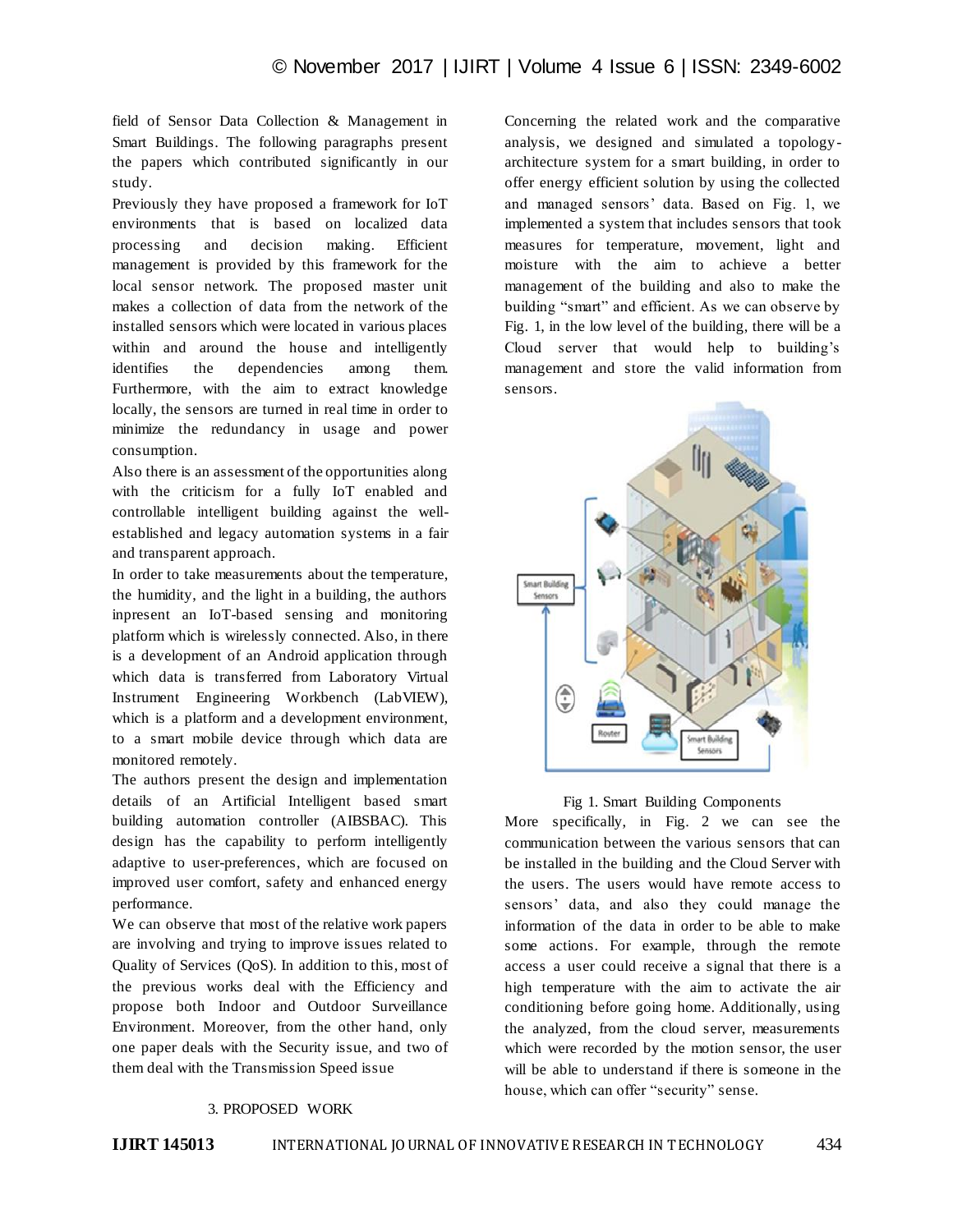



Fig. 3, demonstrates the architecture of the proposed system, and the logic of communication between the user, the sensors, and the whole smart building. The topology of the network would be hybrid, relaying on star and mesh topologies. This could offer a reliable network, easy to be managed in error detecting and troubleshooting.



## Fig 2. Proposed Architecture

The mesh topology which already is and will be more popular in the future provides many benefits. One of these benefits is the tolerance that it has in errors. The star topology, which is widely used in home networks, provides also fault tolerance but

since the middle connection point is working properly. Also, the installed Cloud Server would operate autonomously by using a voltage stabilizer (UPS) to avoid any problem. All the users could easily connect to the network through the Wi-Fi connection of the building and remotely through their mobile providers.

The installed network will support the communication protocol IPv6 and a Network Adaptive Multisensory Real-time Transmission Protocol (NAMRTP) proposed in previous work. This protocol can transmit from the remote environment to the database real-time multisensory data in a reliable way.

## 4. SIMULATION USING CONTIKI OS

In this section, it is described an operating system investigated by A.Dunkeland which is called Contiki. In Fig. 4 is presented the proposed simulation using the Contiki Operating System (OS) and its applications to simulate the network and extract from the network nodes measurements for the data collected and transmitted. Also, these data can be stored in specific files for analysis at future time. The Contiki OS is open source and was designed for small and smart devices which are not expensive and provide low power consumption. Also, it is used for the collection of the large amount of data. Furthermore, we used Contiki Simulator instead of the lack of hardware resources. Forth simulation of our networking real-time we use the Cooja emulator.



## Fig 4. Simulating in Cooja Emulator

The new simulation is shown in Fig. 4 above, where there are several windows. The one on the left-up corner is the "Network" window where we can see our network topology. From this window we can also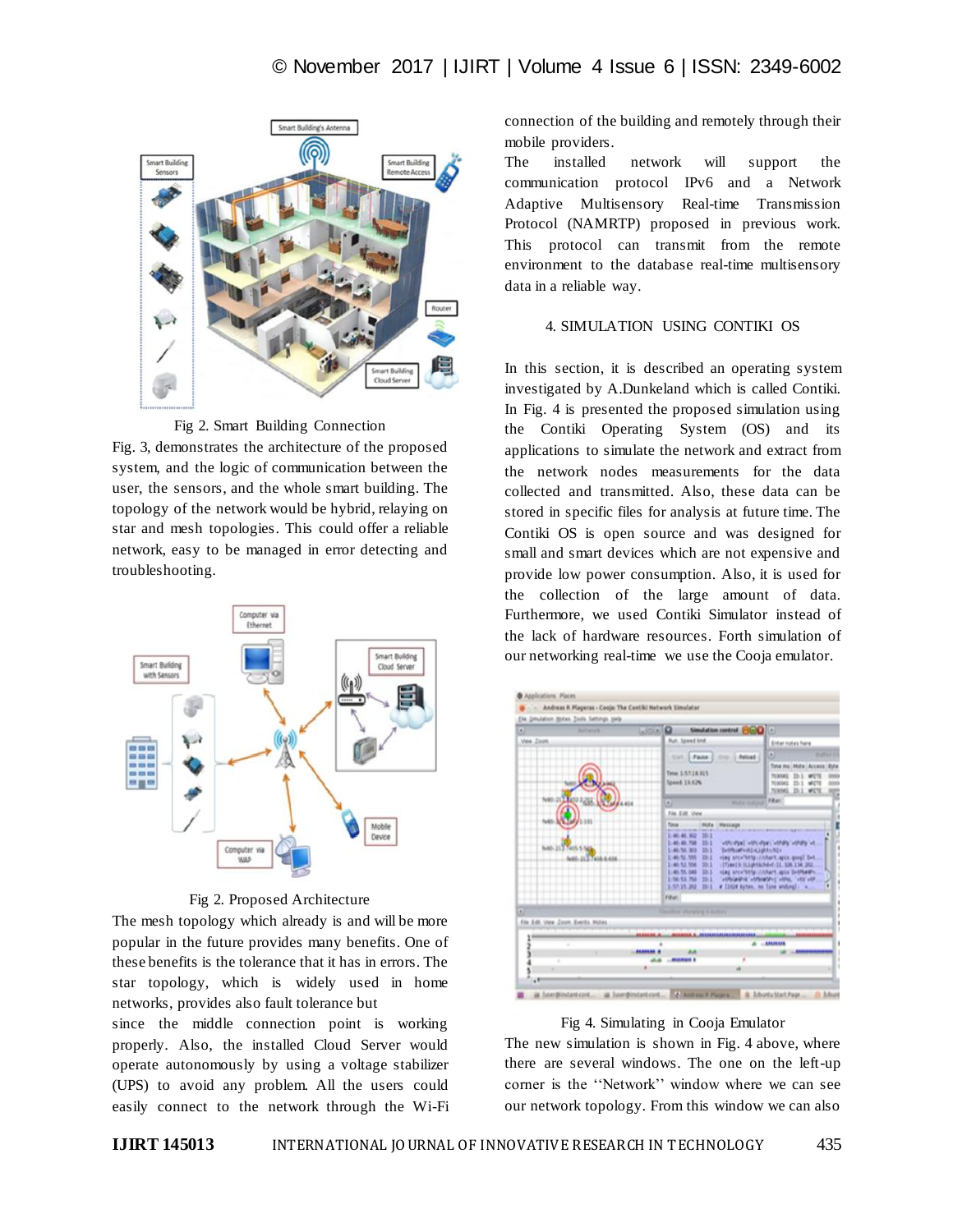access every node in our network so that we can configure it or take measurement for it. The second window is the "Simulation Control" window from where we can "start", "pause", make a "step" forward, and ""reload"" the simulation. The window on the top-right corner is where we can take notes, and that is why named "Notes" window. The window in the middle called "Mote output" is where are printed for each node all outputs of serial ports. The last window observed when we create a New Simulation, is the "Timeline" window. Since we have built our IPv6 over Low-power Personal Area Network (6LoWPAN) shown in Fig. 4 above, we can use more tools such as the Radio Messages tool from the menu Tools.In the "Radio messages" window, we choose the "6LoWPAN Analyzer with PCAP" from the menu Analyzer. With that choice we made and after we start the simulation, the network traffic (data packets) is saved in a PCAP file for future analysis. Another useful tool is the Power Tracker which can be found in the menu Tools with the name "Mote radio duty cycle". With this tool we can calculate the percentage of power used by every node in the network separately, and the average power used by all nodes.

#### 5. EXPERIMENTAL RESULTS

Now our simulation is ready to start, and aping can be executed in a new terminal for any address which belongs to a node in the network. The results are presented in Fig. 5, where from the "ttl" and the "time (ms)" the hops of each node from the router are noticeable. More accurately, the border router has ttl  $= 64$ , the node which is one hop away has ttl=63, the node which is two hops away has ttl=62, and soon.That can be observed in the next Fig.5. The same is observed with the transmission time which is lower at the nearest to the router hops.



Fig 5. Hops per node from the Border Router With the ping that was executed are also provided information about the duration of transmission and

the packet loss which is described by the following  $Eq.(1):$ 

TDS=TDR+PL (1)

where TDS ,TDR and PL represent the data sent, the total data received, and the packet loss respectively. As we already said, information are provided about the protocols used for the communication between the nodes, for example, the IEEE 802.15.4, the IPv6, the 6LoWPAN, the Constrained Application Protocol (CoAP). Moreover, by opening a browser (e.g. Firefox) and typing the IPv6 address of the border router, it prints as output the neighbors and the routes. By typing the IPv6 address of any other node, there are printed the temperature and the light.The temperature shown in Fig.6 is same and stable for all nodes. This could be described by the following  $Eq(2)$ :

 $TT = T1 = T2 = T3 = T4 = T5 = T6$  (2) where TT is the Total Temperature and T1 to T6 are the temperatures of nodes 1 to 6.

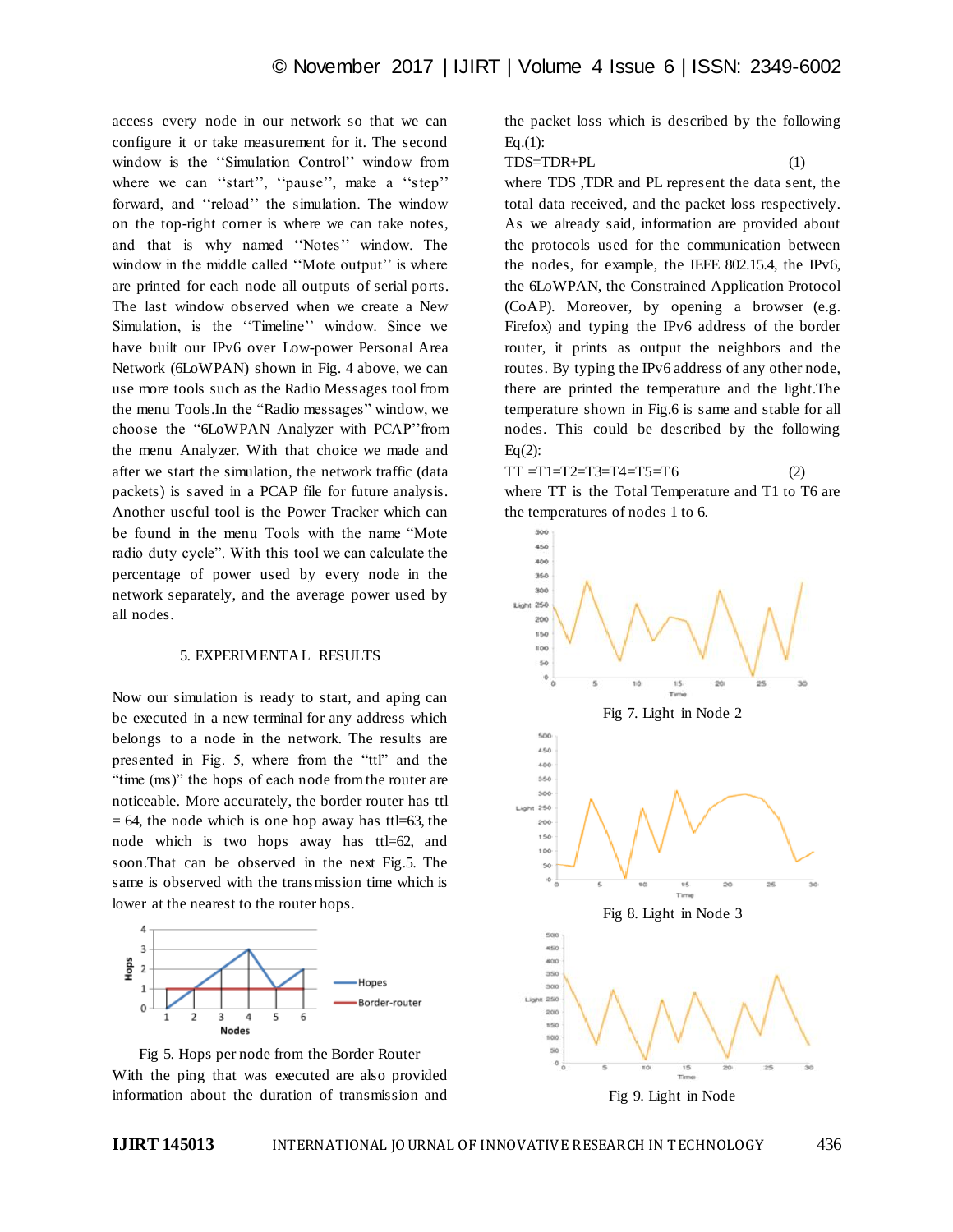

Fig 11. Light in Node 6

After we stop the simulation, we can open Wire shark and then, open the ".pcap" file created. As we already said, this file contains all packets transmitted. So, using Wire shark, we can observe, various information about the communications. With our proposed system we can achieve energy efficiency with the use of the collected and managed sensors data. In contrast with the previous works, we implemented a system that includes sensors that took measures for temperature, movement, light and moisture with the aim to achieve a better management of the building and also to make the building "smart" and efficient. In our proposed system the users would have remote access to sensors" data, and also they could manage the information of the data in order to be able to make some actions. Furthermore, with the use of the analyzed data, measurements which were recorded by the motion sensor, the user will be able to understand if there is someone in the house, which can offer "security" sense.

## 6. CONCLUSION

New and better solutions for making Smart Cities more efficient implanted and presented by the technologies surveyed in this work. Cost reduction, safer environment, comfortable and friendly applications could be achieved through a system which can exploit all the abilities of the technologies we studied. With multiple sensors installed in a Smart Building we can achieve a better monitoring system of the whole building. The proposed systems implemented in a simulation environment of Cooja Contiki. This paper surveyed Internet of Things, Cloud Computing, Big Data and Sensors technologies with the aim to find their common operations and combine them. Moreover, regarding smart city concept, we tried to propose new methods in order to collect and manage sensors' data in a smart building, which operates in IoT environment. Finally, the proposed solutions for collecting and managing sensors data in a smart building could lead us in energy efficient smart building, and thus in a Green Smart Building. In future research, we recommend that the use of the Internet of Things is blended with the technology of Monitoring, despite the use of sensors, with the aim to achieve optimum results in its use, under a Cloud environment. Additionally, we would further examine the methods and the solutions for collecting and managing sensors data in a smart building with the aim to make a beneficial use of the network of the building. Moreover, we have already. started to implement the proposed system with the use of an Arduino Board and compatible sensors in our university campus. Also, this could lead us in reducing the energy, and thus the cost of the energy that used in the building. This can be the field of future research.

### REFERENCE

- [1] Y. Kryftis, G. Mastorakis, C. Mavromoustakis, J. Mongay Batalla, E. Pallis, G. Kormentzas, Efficient entertainment services provision over a novel network architecture, IEEEWirel. Commun.Mag.23(1)(2016)14–21.
- [2] C.Stergiou, K.E.Psannis, Recent advances delivered by mobile cloud computing and internet of things for big data applications: a survey, J. Netw.Manag. (2016)1–12.